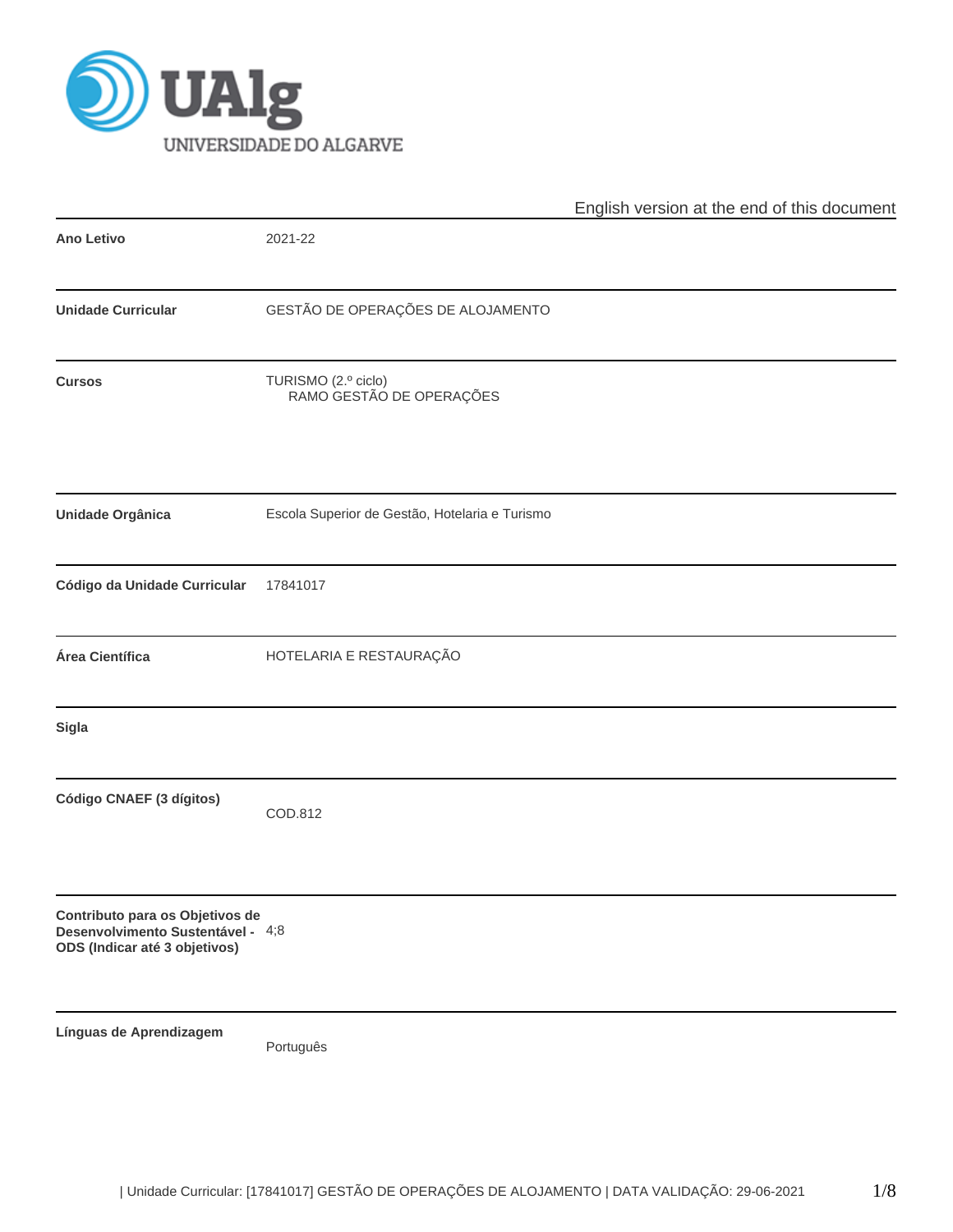

**Modalidade de ensino**

Aulas Teórico-Práticas

**Docente Responsável** Cláudia Margarida Brito Ribeiro de Almeida

| <b>DE AULA</b><br>DOCENTE<br><b>URMAS</b><br>'IPO | <b>TOTAL HORAS DE CONTACTO (*)</b> |
|---------------------------------------------------|------------------------------------|
|---------------------------------------------------|------------------------------------|

\* Para turmas lecionadas conjuntamente, apenas é contabilizada a carga horária de uma delas.

| ANO | <b>PERIODO DE FUNCIONAMENTO*</b> | <b>HORAS DE CONTACTO</b> | I HORAS TOTAIS DE TRABALHO | <b>ECTS</b> |
|-----|----------------------------------|--------------------------|----------------------------|-------------|
|     | S1                               | 30TP: 5OT                | 140                        |             |

\* A-Anual;S-Semestral;Q-Quadrimestral;T-Trimestral

# **Precedências**

Sem precedências

## **Conhecimentos Prévios recomendados**

Algumas noções de turismo e de alojamento

## **Objetivos de aprendizagem (conhecimentos, aptidões e competências)**

No final da unidade curricular espera-se que os mestrandos seja capazes de:

- Compreender a estrutura e a dinâmica das Operações de Alojamento;
- Entender como as variáveis internas e externas devem ser tidas em consideração para melhor explorar as oportunidades de negócio que permitam alcançar os objetivos fundamentais já referidos anteriormente;
- Conceber e operacionalizar ações enquadradas nas teorias da gestão integradas nos objetivos estratégicos das unidades de negócio onde desenvolverem atividades profissionais;
- Contribuir para a inovação e mudança de paradigma relativamente à acentuada dependência das receitas totais das unidades de negócio, relativamente às receitas originadas no Departamento de Alojamentos;
- Contribuir para a inovação e mudança de paradigma relativamente às práticas tradicionais de análise de dados para auxílio à decisão, com impacto na qualidade do serviço e na fidelização dos clientes.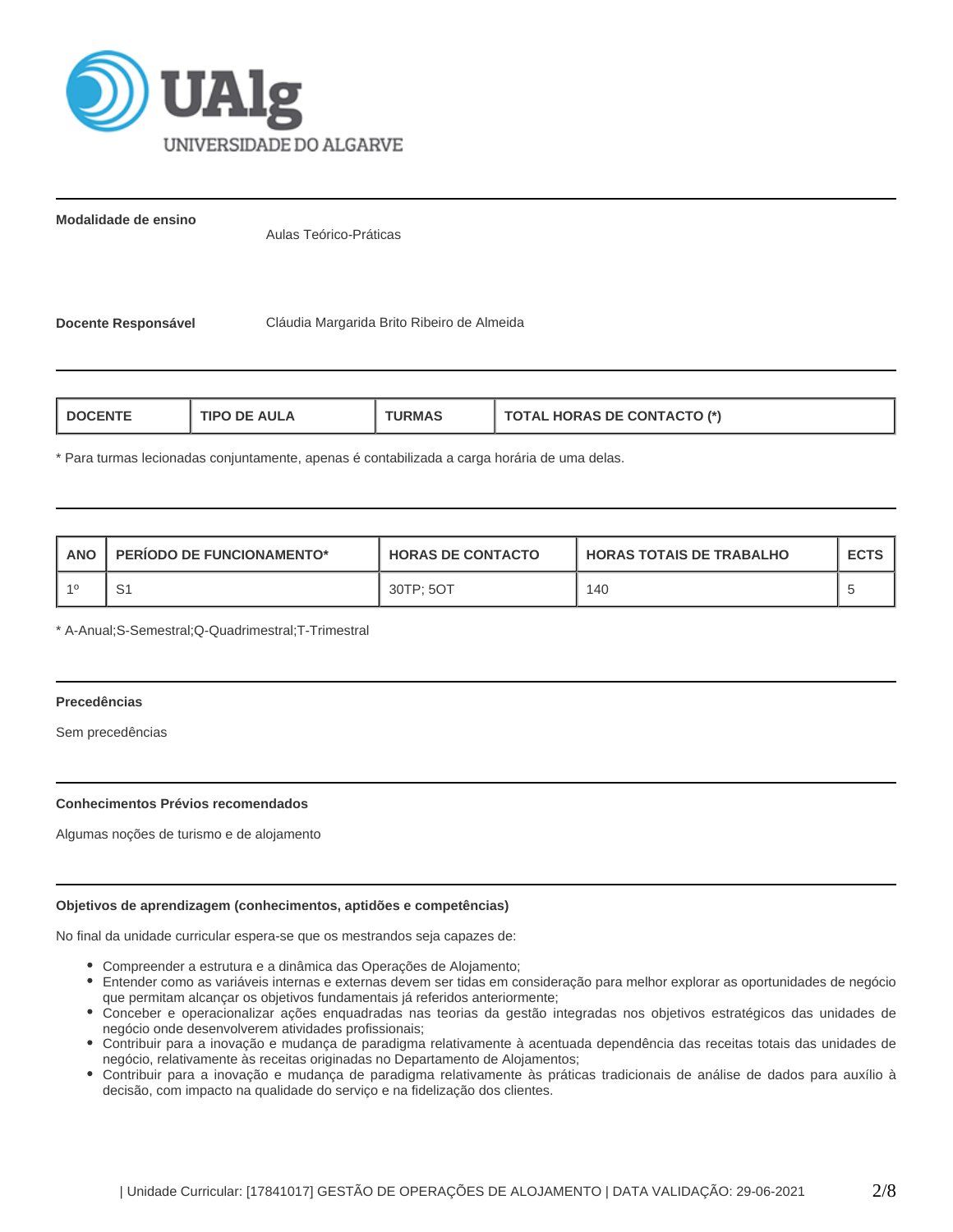

## **Conteúdos programáticos**

# A EMPRESA HOTELEIRA

- 1. Caracterização das Operações
- 2. O ciclo do Cliente do check-in ao check-out
- 3. Modelos de decisão com vista à otimização do binómio custo/qualidade em operações de Alojamentos e serviços complementares.
- 4. Identificação, análise e resolução de problemas complexos da oferta e da procura, nos diversos contextos das operações de Alojamentos.
- 5. Técnicas de gestão por objetivos no contexto das operações de Alojamentos, oportunidades e ameaças.

#### **Metodologias de ensino (avaliação incluída)**

- Componente de Avaliação por Frequência CAF (peso 100%)
- Avaliação da CAF: trabalho de grupo (trabalho escrito 60%; apresentação oral 40%)
- Dispensa de exame: CAF >= 10 valores
- O estudante tem de cumprir com o dever de assiduidade, não podendo faltar a mais do que 25% das horas de contacto previstas.

- Na época de exame de época normal, de recurso, especial de conclusão de curso ou melhoria de classificação, o resultado do exame corresponde a 100% da nota da UC.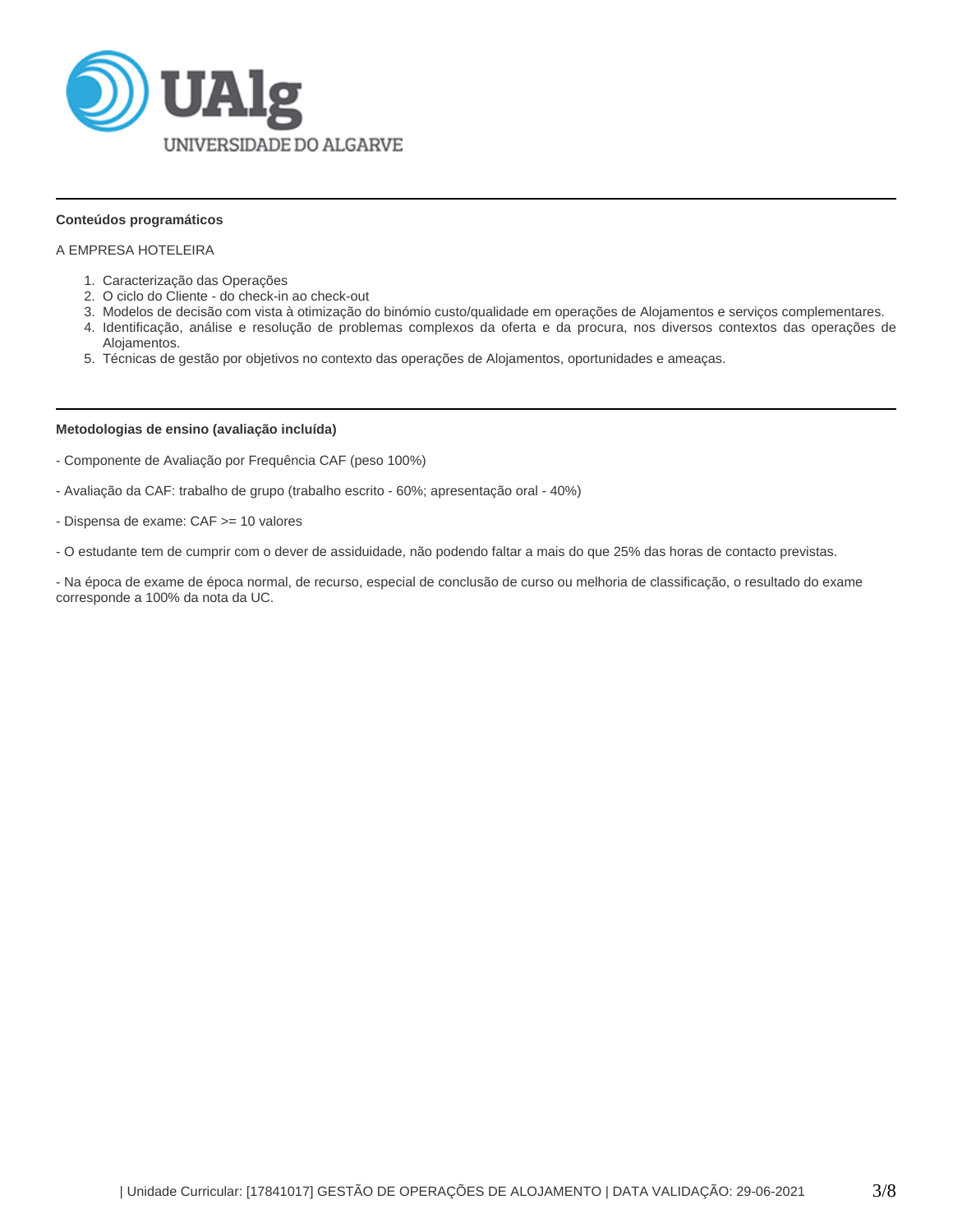

# **Bibliografia principal**

Bhakta, A. (2012). Professional Hotel Front Office Management. Tata McGraw Hill Education Private Limited, New Delhi;

Hall, M. & Muller, D. (2018). The Routdlege handbook of second home tourism and mobilities. Taylor & Francis, NY;

Magnini, V.& Simon, C. (2016). A Hotel Manager ¿s Handbook. 189 Techniques for Achieving Exceptional Guest Satisfaction. Apple Academic Press, Inc, Canada;

Page, S. (2019). Tourism Management [6<sup>th</sup> Edition]. Routledge, NY;

Pforr, C.; Dowling, R. & Volgger, M. (Eds.) (2021). Consumer Tribes in Tourism. Contemporary Perspectives on Special-Interest Tourism. Springer, Singapore;

Robinson, P.; Fallon, P.; Cameron, H. & Crotts, J. (2016). Operations management in the travel industry [2ª edição]. Cab International;

Roca, Z. (Ed.) (2013). Second Home Tourism in Europe. Lifestyle Issues and Policy Responses. Routledge, USA;

Vallen, G. & Vallen, J. (2014). Check-In Check-Out Managing Hotel Operations [9<sup>th</sup> Edition]. Pearson Education Limited, UK;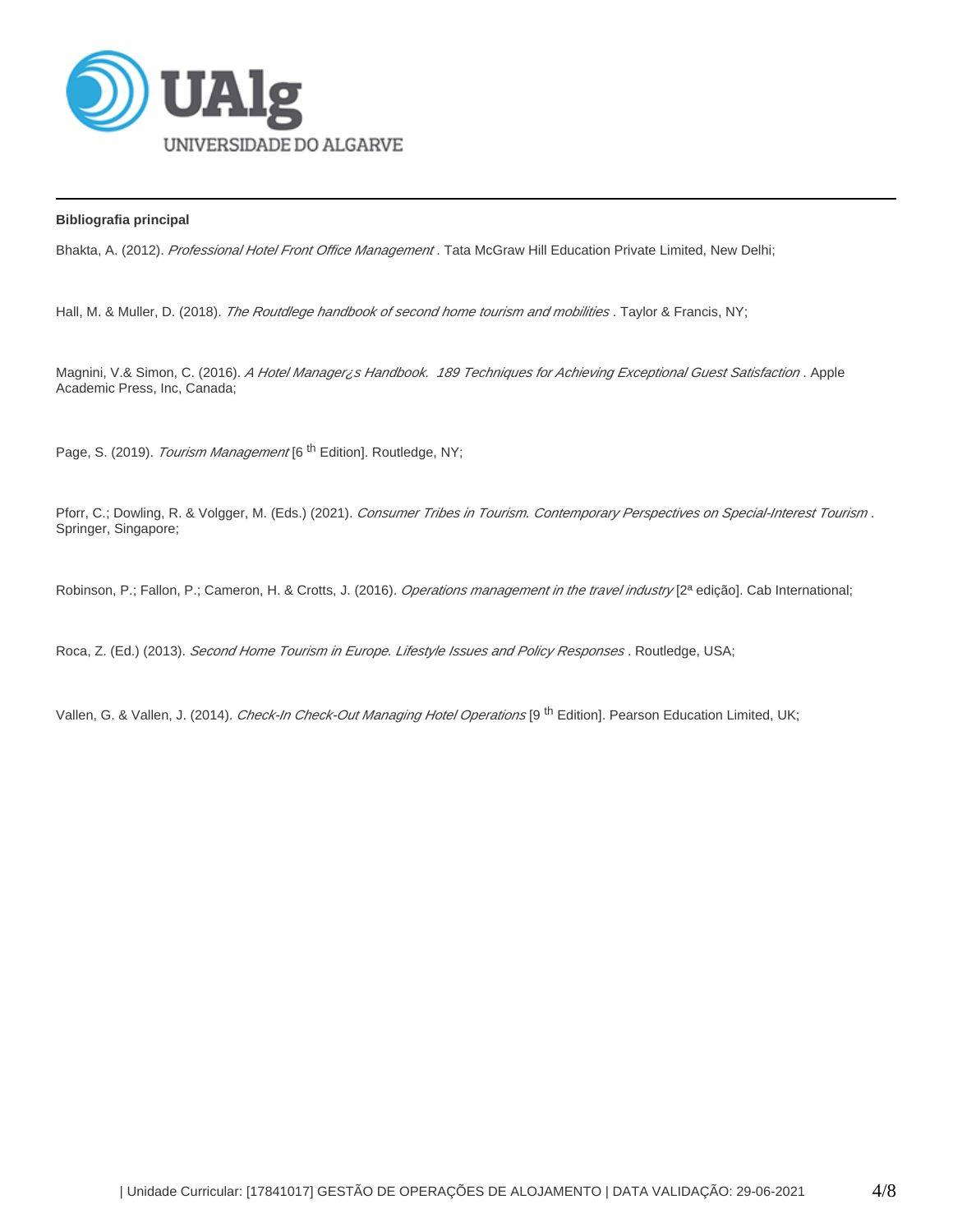

| <b>Academic Year</b>                                                                                   | 2021-22                                        |
|--------------------------------------------------------------------------------------------------------|------------------------------------------------|
| <b>Course unit</b>                                                                                     | MANAGEMENT OF LODGING OPERATIONS               |
| <b>Courses</b>                                                                                         | <b>TOURISM</b><br>BRANCH OPERATIONS MANAGEMENT |
| <b>Faculty / School</b>                                                                                | SCHOOL OF MANAGEMENT, HOSPITALITY AND TOURISM  |
| <b>Main Scientific Area</b>                                                                            |                                                |
| Acronym                                                                                                |                                                |
| <b>CNAEF</b> code (3 digits)                                                                           | Cod.812                                        |
| <b>Contribution to Sustainable</b><br><b>Development Goals - SGD</b><br>(Designate up to 3 objectives) | 4;8                                            |
| Language of instruction                                                                                | Portuguese                                     |
| <b>Teaching/Learning modality</b>                                                                      | Theoretical and Practical classes              |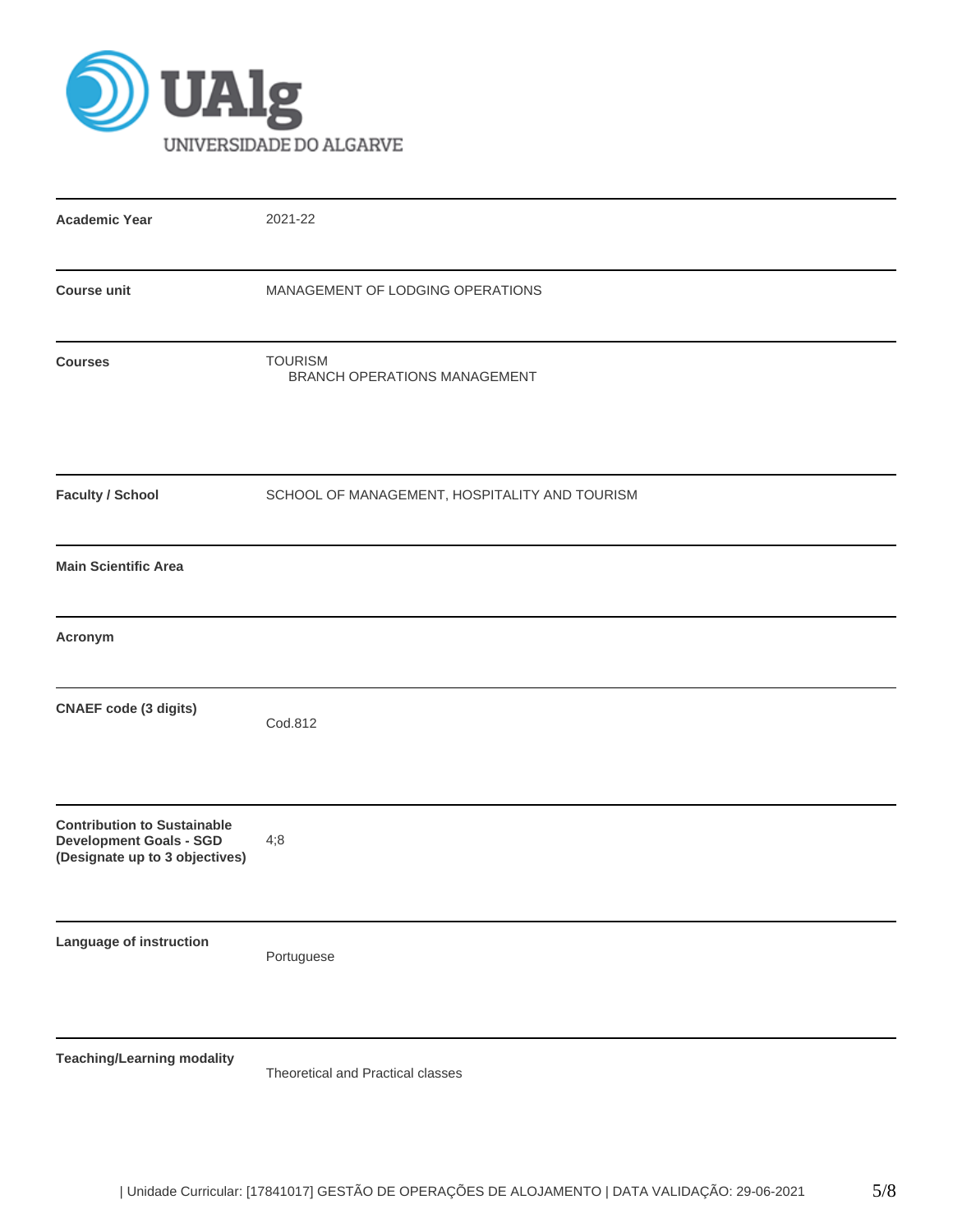

**Coordinating teacher** Cláudia Margarida Brito Ribeiro de Almeida

| <b>feaching</b><br>staff | ™vpe | $-1$<br>. | .100TS |
|--------------------------|------|-----------|--------|
|--------------------------|------|-----------|--------|

\* For classes taught jointly, it is only accounted the workload of one.

| <b>Contact hours</b> | TD.  |    |   |    |     | `otal                                                                                                                        |
|----------------------|------|----|---|----|-----|------------------------------------------------------------------------------------------------------------------------------|
|                      | II30 | IЮ | Ш | ∣। | IІC |                                                                                                                              |
|                      |      |    |   |    |     | T. Theoretical: TD. Theoretical and prootical : DL. Drastical and laboratorial: TC. Eight Wark: C. Caminar: E. Training: OT. |

T - Theoretical; TP - Theoretical and practical ; PL - Practical and laboratorial; TC - Field Work; S - Seminar; E - Training; OT - Tutorial; O - Other

#### **Pre-requisites**

no pre-requisites

## **Prior knowledge and skills**

Some notion of tourism and accommodation

# **The students intended learning outcomes (knowledge, skills and competences)**

At the end of the course students are expected to be able to:

- Understand the structure and dynamics of lodging Operations;
- Understand how internal and external variables must be taken into consideration to better exploit business opportunities that allow achieving the fundamental objectives already referred above;
- Design and operationalize actions framed in the theories of management integrated in the strategic objectives of the business units where students will develop professional activities;
- Contribute to innovation and paradigm shift regarding the sharp dependence of the total revenue of the business units, in respect to income generated by the Accommodations Department;
- Contribute to innovation and paradigm shift with respect to traditional practices of data analysis to aid in the decision-making processes, with impact on the quality of service and customer loyalty.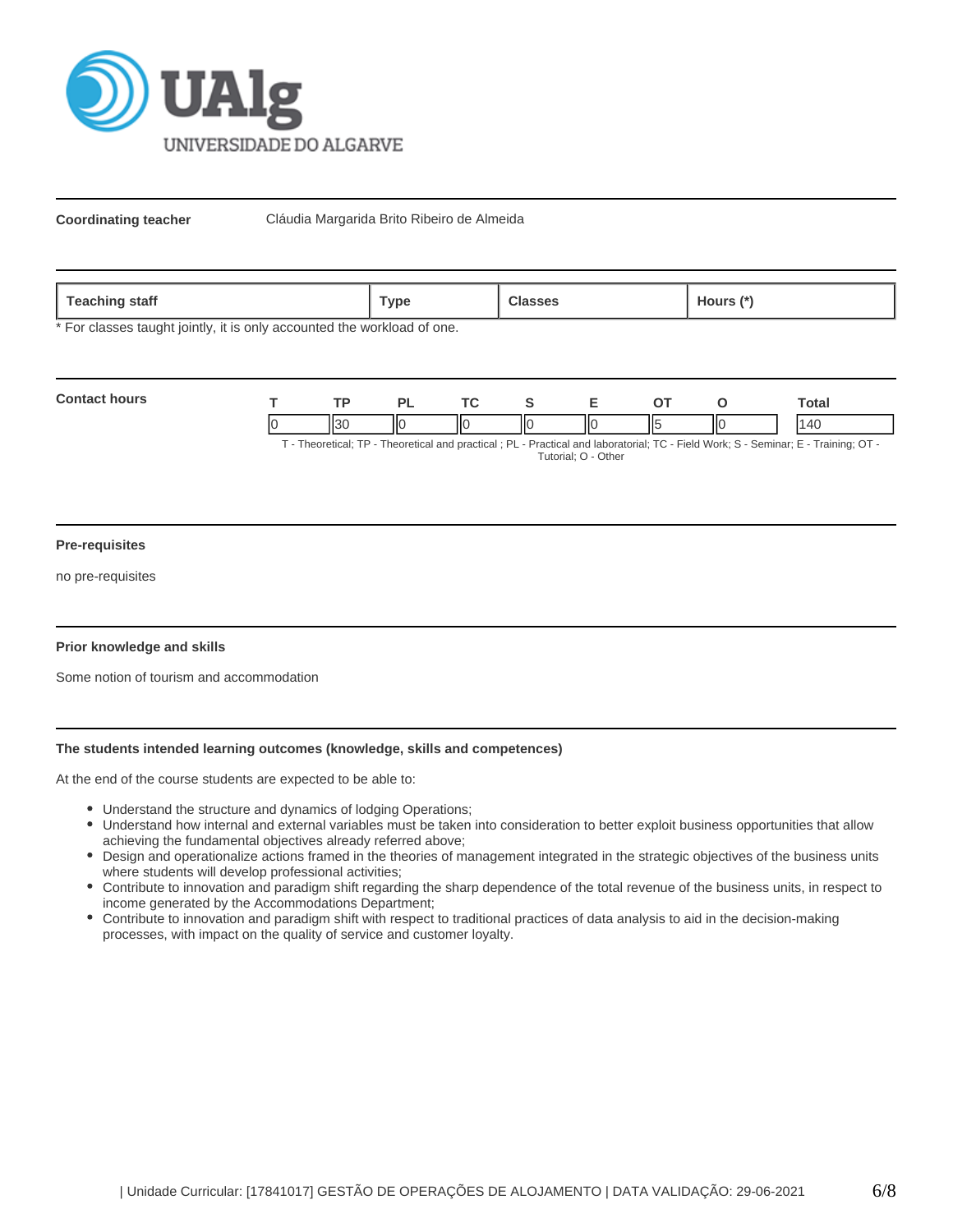

## **Syllabus**

The Hotel Company

- 1. Characterization of operations
- 2. The client cycle from check-in to check-out
- 3. Decision models to optimize the relationship between price/quality in accommodations and complementary services.
- 4. Identification, analysis and resolution of complex problems of supply and demand in the various contexts of lodging operations.
- 5. Techniques of Management for Objectives in the context of lodging operations, opportunities and threats.

## **Teaching methodologies (including evaluation)**

- Frequency Assessment Component FAC (100%)
- FAC evaluation: Group work (60%, written work; 40%, oral presentation)
- Dismissed from the exam: FAC > = 10 values
- The student must comply with the duty of assiduity, and cannot miss more than 25% of the hours of contact provided.
- Exams (1st call; 2nd call, special call or grade improvement) ? 100% of the classification in the CU